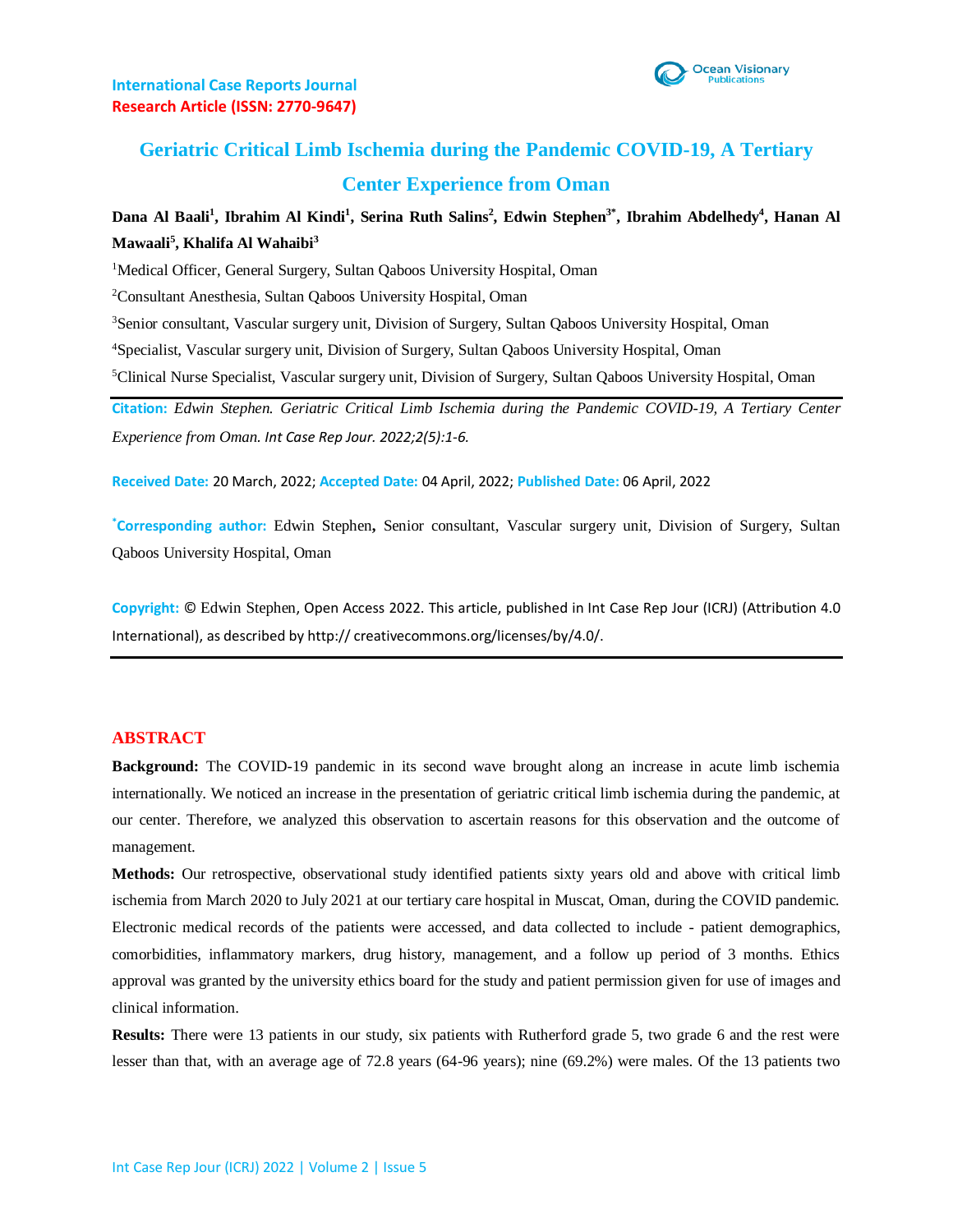

(15.4%) were COVID-19 positive, two had no comorbidities (15.4%) and eleven had at least 3 comorbidities (84.6%).

Ten patients underwent a CT angiogram; six (60%) had diseased femoropopliteal segment (TASC C, D). Eight were managed with endovascular intervention (80%); three were successfully re-vascularized and two underwent AKA, one BKA and two toe amputations. Two were unfit for imaging due to flexion deformities; one had nonconstructible disease and were managed medically. There was no mortality during the study period.

**Conclusion:** We noticed a significant increase in the presentation of cases with CLI in the geriatric age group during the COVID pandemic at our center. This observation can be attributed to  $-$  CLI exacerbated due to subclinical COVID infection, more direct referral of lower grade of CLI patients considering that the secondary hospitals during the pandemic were unable to accommodate them, international travel ban/restrictions and restricted medical tourism. Travel restrictions within the country combined with patient/relative fear of contracting the COVID infection during hospital visits were other factors. A reduction in referrals was seen once tele-consultation facilities came into place. **Keywords:** Geriatric; CLI; CLTI; COVID-19; Pandemic; Oman; Referrals; Middle east; Ischemia; Critical

#### **INTRODUCTION**

Critical limb ischemia [CLI] is a well-known presentation of peripheral arterial disease [PAD] that is associated with an annual increased morbidity, amputation and mortality<sup>[1]</sup> of 30% and a less than 30% five-year survival rate.<sup>[2,3]</sup> With the Novel Coronavirus [CV] pandemic, a simultaneous rise of CLI cases was noted, especially in the geriatric age group. Considering the poor outcome of this illness, we aimed to investigate the underlying causes that lead to increased referrals during the pandemic to our center, and management outcomes. This analysis will attempt to identify cause and effect of the above observation.

## **METHODS**

This was a retrospective, observational, cohort study of geriatric patients with CLI referred to our tertiary center in Oman, between March 2020 and July 2021 during the COVID pandemic. WHO definition of geriatric age group, defined as 60 years or older, was used for the study. Electronic medical records of the patients were accessed, and data retrieved included patient demographics, comorbidities, inflammatory markers at time of illness, drug history, management. Patients were followed up in the clinic with a minimum duration of 1 month and a further follow up at 3 months either in clinic or by telemedicine.

Ethical approval was obtained from the institutional Research Ethics Committee.

### **RESULTS**

There were a total of 13 patients in the study. The average age was 72.8 years (Range 64-96 years), nine were males and four were females; two were COVID-19 positive either before or during follow up.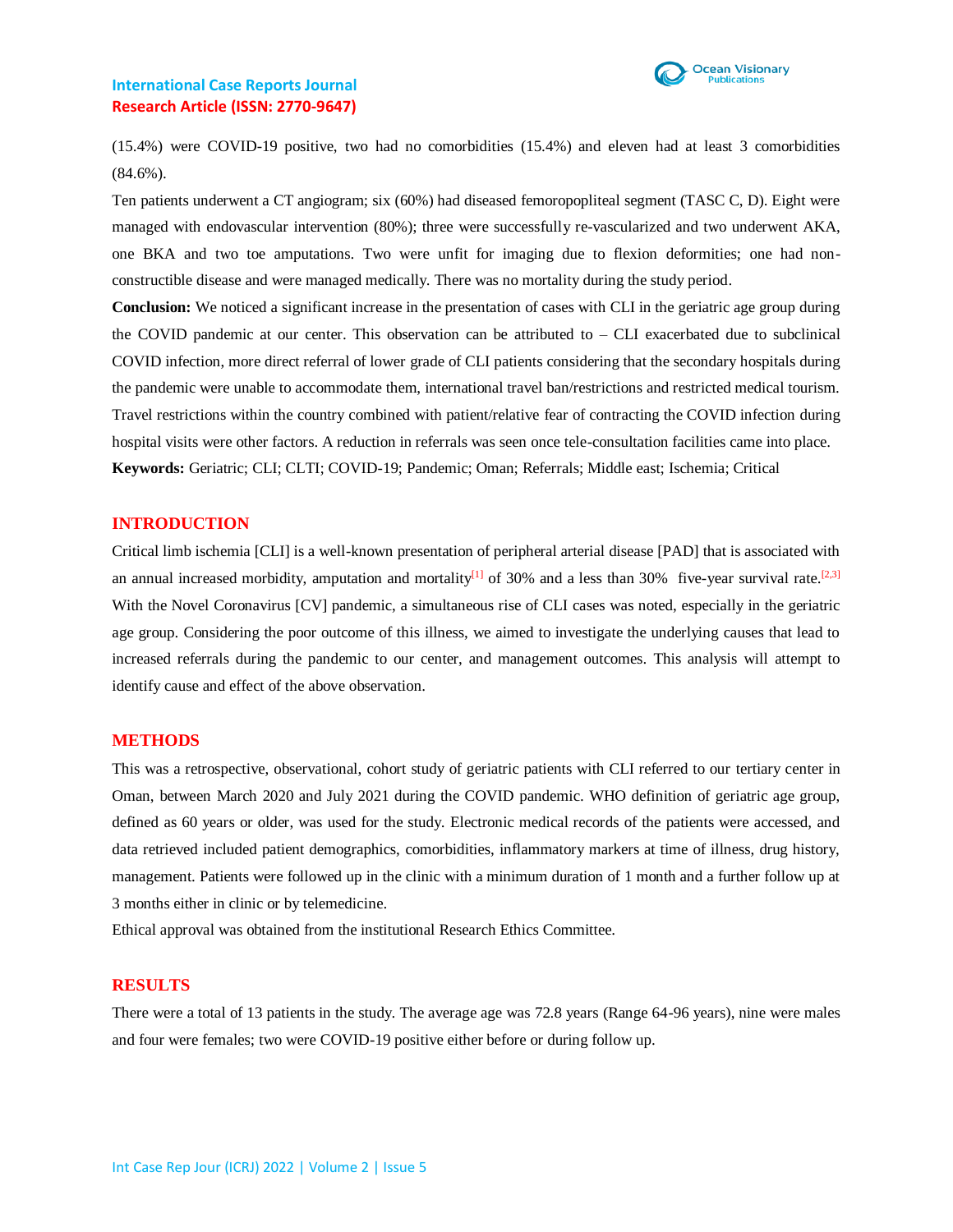

Two patients had no comorbidities and eleven had multiple comorbidities of whom diabetes was present in 9 patients (69.2%), hypertension in 10 (76.9%), cardiovascular disease in 5 (38.5%), lower limb peripheral arterial disease in 4 (30.8%) and one was a smoker (7.7%). There were no patients with upper limb critical ischemia.

Ten of the thirteen patients underwent a CTA, while three of them were not suitable for imaging due to underlying chronic kidney disease with fear of contrast-induced nephropathy, and/or presence knee and hip flexion deformities that would result in sub-optimal study quality.

Of the ten patients who underwent imaging, six patients had total occlusion of the Femoro-Popliteal segment [FP] and four showed critical but non-occlusive stenosis in the same region. Eight cases were managed with endovascular intervention of which three had successful revascularization. In the remaining six, two underwent above-knee amputation, one underwent below-knee amputation and two underwent toe amputations. In the non-endovascular group, one patient underwent popliteal embolectomy for an acute-on-chronic thrombus which was not successful, and he required an above knee amputation, and one patient was managed with anticoagulation, but had lost follow up. One of the endovascular intervention cases developed a pseudo-aneurysm which was managed with ultrasound guided thrombin injection, successfully.

The patients that did not undergo imaging were managed medically with assumption of non-re-constructible PAD; two of these underwent major amputation and the third patient responded well to medical management and did not require minor or major amputation during the course of follow-up.

There was no mortality during the study period.

#### **DISCUSSION**

CLI is the most severe form of peripheral artery disease, a time-sensitive illness that is associated with increased morbidity and amputation, and an annual mortality<sup>[1]</sup> of 30% and a less than 30% five-year survival.<sup>[2,3]</sup> It is prevalent among elderly and patients with diabetics, chronic kidney disease, and smokers.<sup>[4]</sup> While atherosclerosis is the most common cause of CLI, other thromboembolic, atheroembolic and trauma-related diseases are precipitating causes too.<sup>[5]</sup> These obstructive lesions lead to hypoperfusion of the involved limb, activating a cascade of compensatory mechanisms that occur to protect the limb. As prompt as this response is, it does not promote healing and the limb continues to be at risk of loss and injury and hence the revised term – chronic limb threatening limb ischemia or CLTI.<sup>[5,6]</sup>

At our center, we noticed an increase in CLTI case referrals during the second wave of the pandemic, i.e., from March - July 2021. This increased prevalence of CLTI during the pandemic is attributed to various factors, including several nationwide lockdowns that may have led to hesitancy is seeking medical care for non-life-threatening emergencies.<sup>[7]</sup> Furthermore, international travel restrictions and quarantines may have resulted in significantly limited medical tourism, an important part of the healthcare system in Oman, where patients were eventually forced to seek treatment locally. As per the global disease control guidelines, individuals were advised to limit their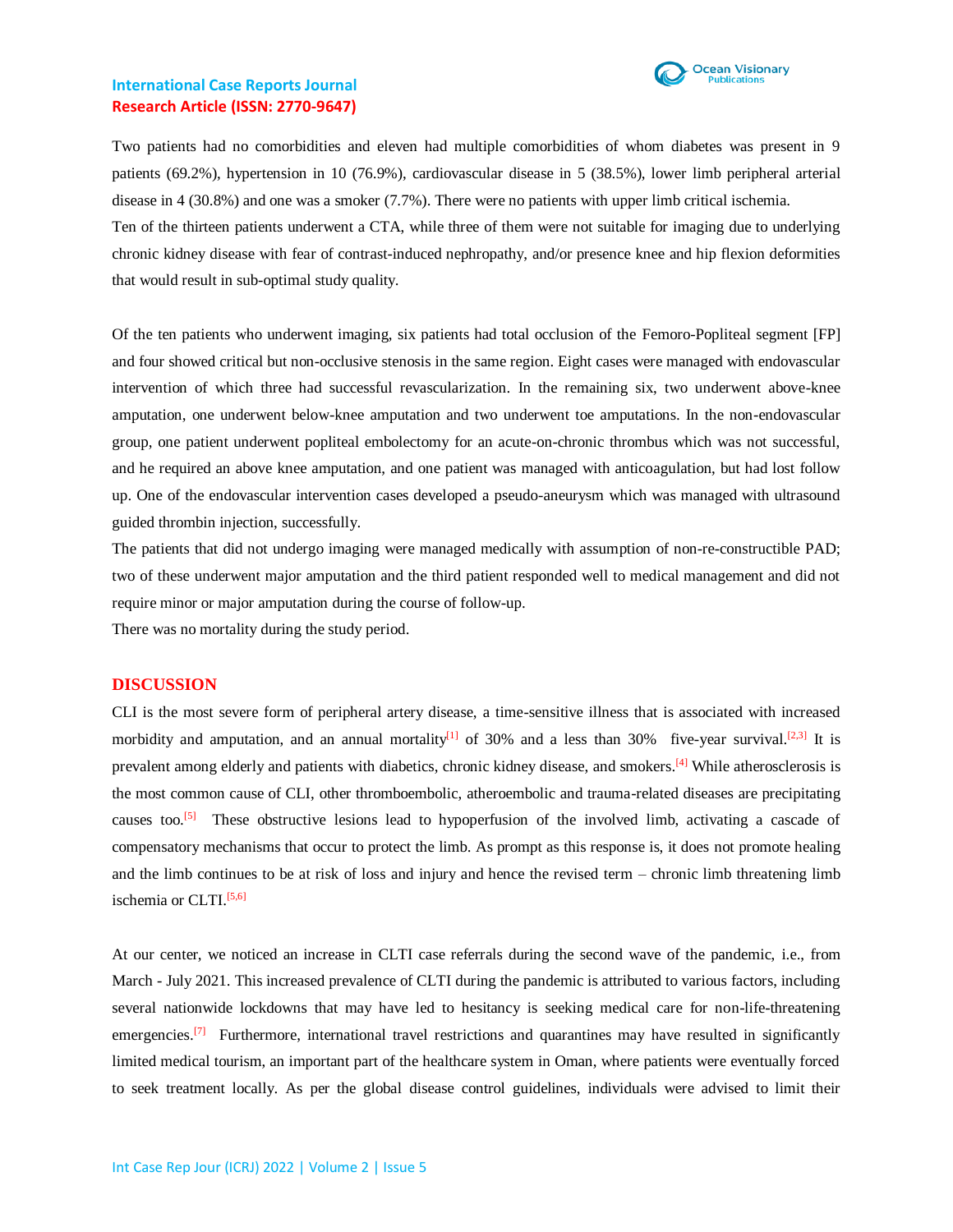

hospital visits until symptoms were,<sup>[8,9]</sup> while others had fear of visiting hospitals and acquiring the COVID infection, therefore contributing to further delay in disease presentation and eventual progression. During the second wave, secondary hospitals became overloaded with COVID patients, therefore, more cases were directly referred to our tertiary center. Finally, COVID itself is known to lead to acute limb ischemia, exacerbating an already critically threatened limb; while only 2 patients tested positive for the virus, 11 were asymptomatic and were therefore not routinely rested as per hospital protocol, hence, infection among more than 2 patients during the course of during follow up could not be excluded.

The main goal of treatment in CLTI is limb salvage, and a successful treatment is assessed by amputation free survival or decrease in the level of amputation.<sup>[10]</sup> However, despite the aggressive (vascular and endovascular) treatment, amputation rate remains high in the fragile geriatric age group.<sup>[3]</sup> Since the aging society has more comorbidities that can worsen their PAD and lead to overall hypoperfusion.

Amputation increases mortality, morbidity and second limb amputations. Diabetic patients are at the greatest risk of peripheral artery disease and eventual amputation, with an odds ratio more than 7.<sup>[11]</sup> Due to the underlying impaired blood flow, increasing the risk of infection and compromising the healing process. Similarly, our sample size included 69.2% diabetic patients. To prevent extremity amputations, the Carl T. Hayden Veterans Affairs' Medical Center in Phoenix, Arizona, introduced the high-risk foot clinic and followed patients' results over a 5 year period. This is a combined podiatry and vascular surgery outpatient service offered to specific patients with foot ulcerations, regardless of the cause. High risk patients are identified per a specific criterion (triaged), treated, educated, and followed closely. Treatments include lifestyle modification, <sup>[12]</sup> multi-specialty follow up and interventions, such as angioplasty, bypass surgery, to improve their outcomes. Results showed 85% patients with limb salvage, while elective revascularization procedures avoided an eventual amputation at rate of 79%.<sup>[11]</sup> Introducing this clinic to patients with CLI during this pandemic will aid in limb salvage prevent extremity amputation. Adding COVID diagnosis infection as a parameter to study, will aid in studying its effect on patients with PAD and their prognosis.

In the study, six (61.5%) of the patients underwent an amputation eventually, despite the aggressive management, with an average age group of 68.9 years old. 87.5% (7 out of eight) of the amputee group had at least three preexisting comorbidities. 50% of the patients with pre-existing peripheral artery disease went into eventual amputation (2 out of 4), while the other half were treated with conservative management successfully when 25% of them had previously undergone angioplasty. Which suggests the importance of PAD early recognition and management in improving outcomes.<sup>[1]</sup> All the patients with previous amputation and PAD underwent a second amputation, regardless of their age. Associated comorbidities, such as diabetes, chronic kidney disease and PAD, are risk factors associated with unfavorable outcomes regardless of the patient's age.<sup>[10]</sup>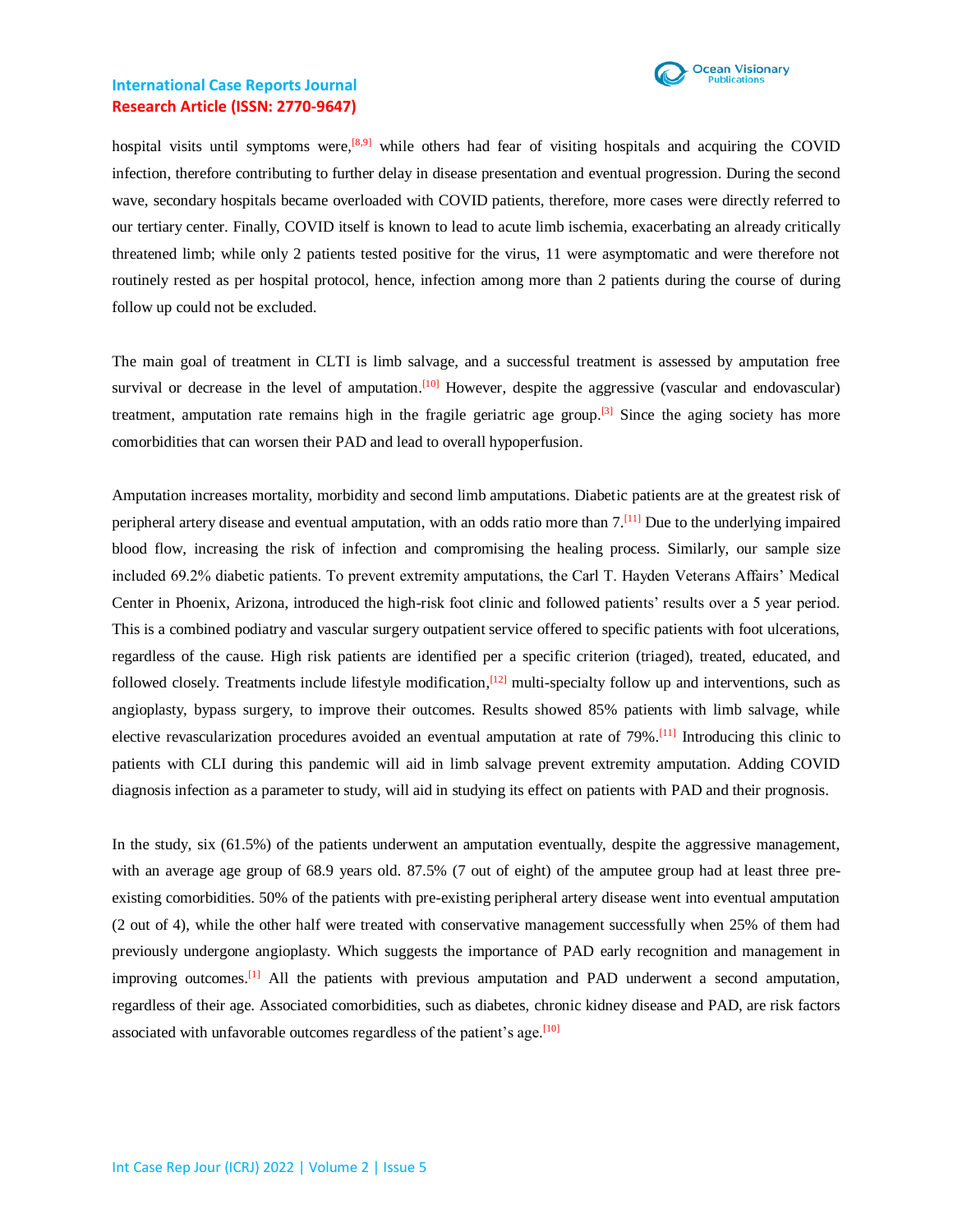

The limitations of our study are a small sample size, having a cross-matched control group in age and comorbidities, a larger sample size would identify statistically significant and more specific results.

Secondly, not all the patients were tested for the COVID virus at admission and hence we could have missed subclinical cases.

## **CONCLUSION**

CLI among geriatric patients is linked to overall high-risk morbidity and mortality. Pre-existing CLI becomes of worse prognosis when associated with COVID infection, and vice versa. Therefore, early recognition and aggressive management of CLI prevents worse complications especially with the pandemic associated challenges faced in health care facilities. Recurrent lockdowns, safety regulations contributed to delayed presentation of CLI. International travel bans and burdening travel requirements increased the local offered care and restricted medical tourism.



**Figure 1:** Digital subtraction angiography showing a) severe crural vessel disease b) almost complete occlusion of all 3 below knee vessels with extensive collateral formation c) poor perfusion to the foot due to severe below knee disease in what is known as "desert foot".



**Figure 2:** Varying presentations of critical lower limb ischemia demonstrating the severity and delay at time of presentation